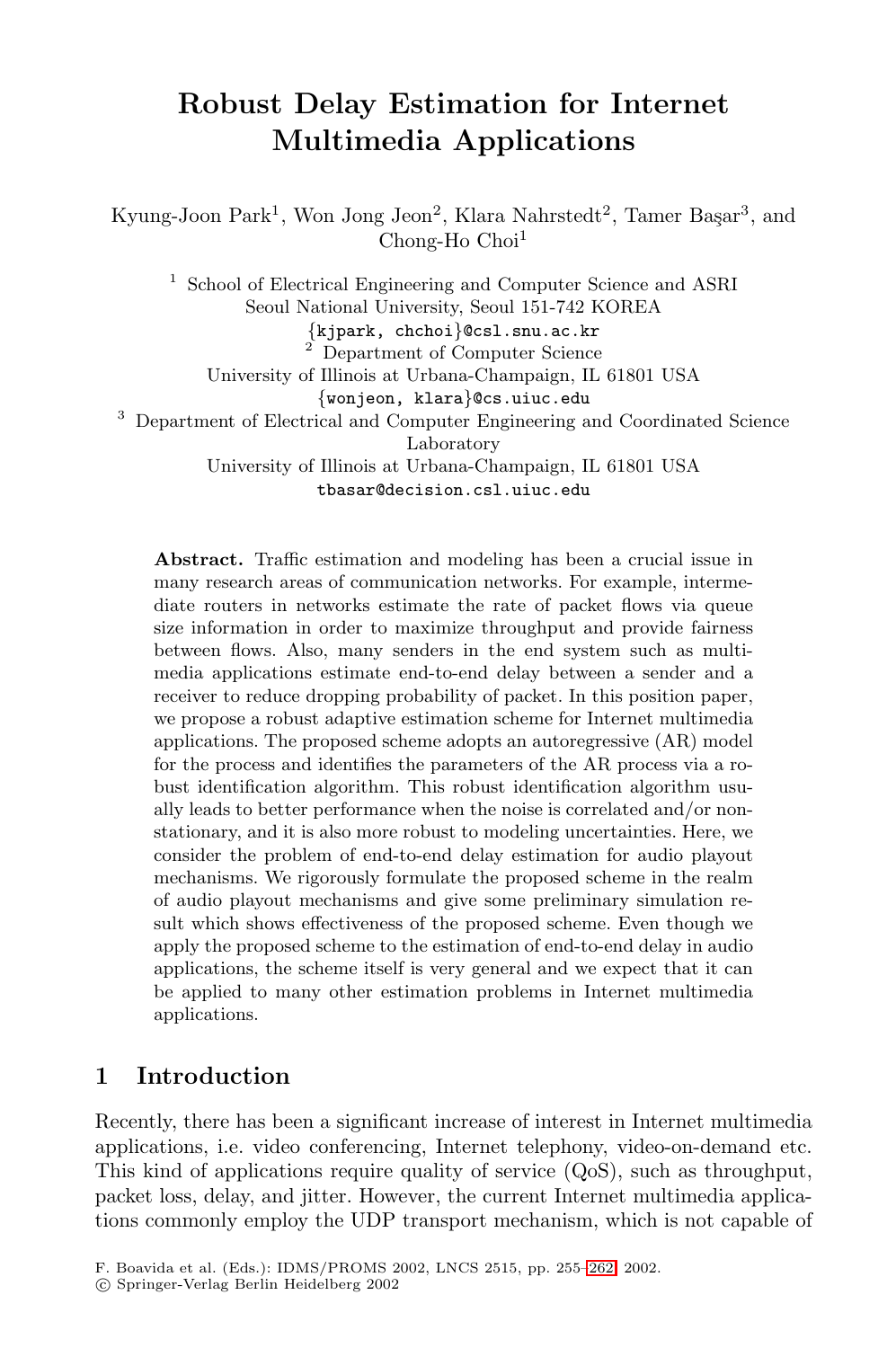

**Fig. 1.** Playout Jitter Problem.

congestion control. Consequently, QoS is usually provided by application-level end-user adaptation [\[1\]](#page-6-0), [\[2\]](#page-6-0), [\[3\]](#page-6-0).

In many applications, the problem of traffic modeling and estimation at the end users is a crucial issue for providing QoS [\[2\]](#page-6-0), [\[3\]](#page-6-0), [\[4\]](#page-6-0). One of the applications is the estimation of packet delay for audio playout mechanisms [\[5\]](#page-6-0). In Internet audio applications such as real-time voice communication and packet radio service, delay jitter are the most crucial factor for QoS. In order to alleviate the problem caused by unpredictability of delay and delay jitter in the Internet, the receiver usually needs to buffer some amount of packets before it actually plays them. Small buffering delay cannot tolerate severe delay jitter and also lead to significant packet loss, whereas large buffering delay causes large startup delay. Therefore, the amount of buffered packets and timing of playout are very important for the performance of audio applications. Figure 1 shows the sample sequence of operations on a sender and receiver of an audio application. Two solid lines represent the sequence number of audio packets sent and received respectively, and two dotted lines represent the sequence number of packets played by the receiver. Delay jitter during transmission causes the uneven arrivals of the packets at the receiver. In order to reduce such delay jitter, the receiver delays the initiation of playout of received packets.  $t_1$  and  $t_2$  represent two different playout times. In case of  $t_1$ , some of packets are delivered to the receiver after their playout time, therefore they are dropped without playing. In case of  $t_2$ , the receiver has larger delayed startup time, i.e.  $t_2 - t_0$  than that in case of  $t_1$ , which is  $t_1 - t_0$ . Consequently, the main objective of playout algorithms is to choose a small startup time which can also keep acceptable packet loss rate.

The basic algorithm of delay estimation used in audio conferencing tools such as NeVot 1.4 [\[6\]](#page-6-0) has been influenced by RFC 793 TCP RTT estimation [\[7\]](#page-7-0). The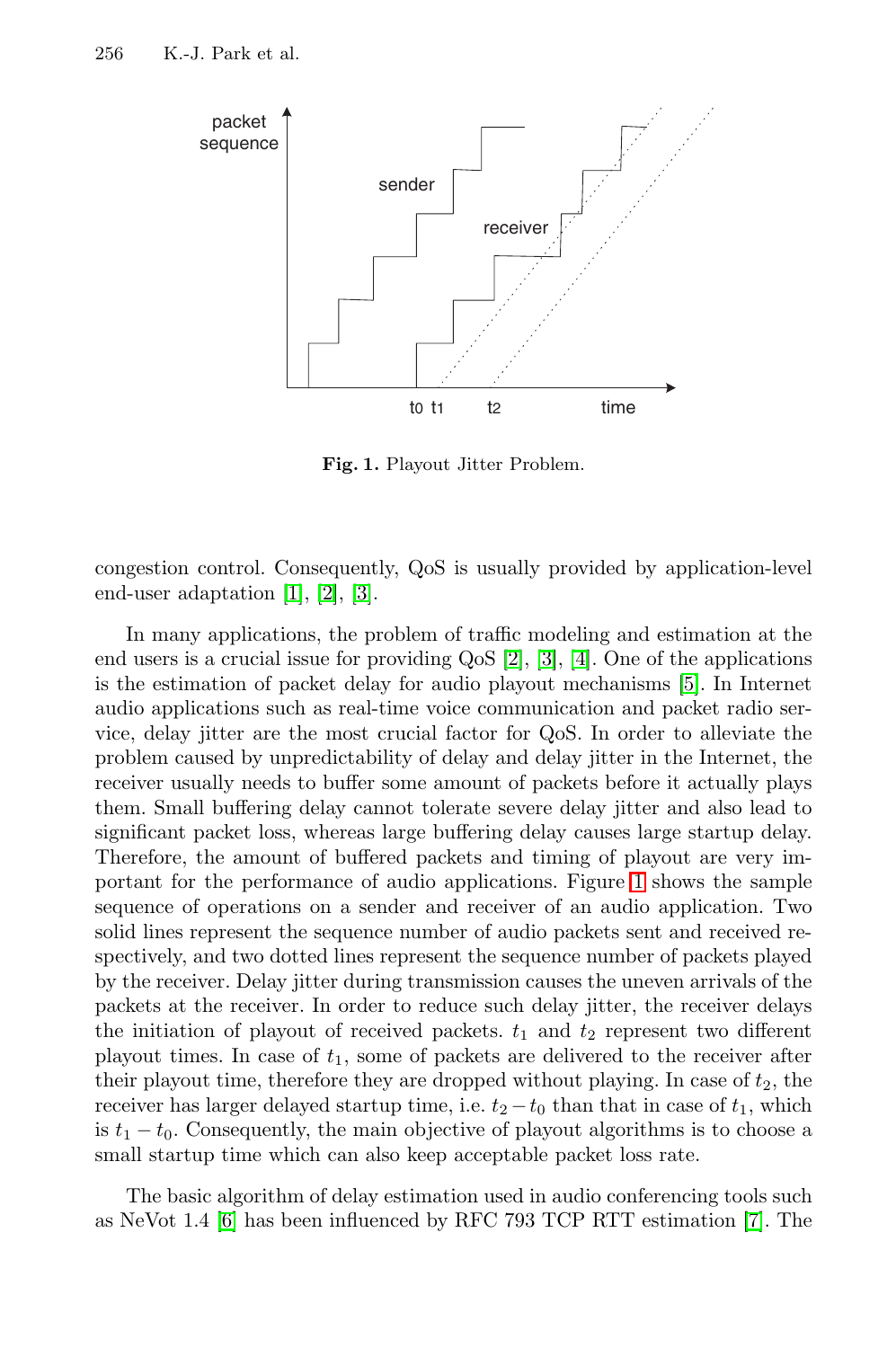<span id="page-2-0"></span>estimate of average packet delay  $d_i$  is as follows:

$$
d_i = \alpha d_{i-1} + (1 - \alpha)n_i \tag{1}
$$

where  $n_i$  is the delay suffered by the *i*-th packet in the network, and  $\alpha$  is a weighting factor which controls the rate of convergence of the algorithm. The variation in this delay,  $v_i$  is estimated by

$$
v_i = \alpha v_{i-1} + (1 - \alpha)|d_i - n_i|.
$$
 (2)

This is used to fix the end-to-end delay, ted for playing out the next packet as follows:

$$
ted = d_i + \beta v_i \tag{3}
$$

where  $\beta$  is called a safety factor used to guarantee that the estimated delay is larger than the actual delay with a high probability. The most significant shortcoming of this basic algorithm is that it does not adapt to network traffic efficiently. Once the value of  $\alpha$  is given, the model is fixed and this can degrade estimation performance. We should not ignore that TCP can somehow adapt itself to networks, but it does not adapt itself efficiently, especially when there is an abrupt change of network condition.

Many researchers have suggested modified algorithms for better performance [\[1\]](#page-6-0), [\[5\]](#page-6-0), [\[8\]](#page-7-0), [\[9\]](#page-7-0), [\[10\]](#page-7-0). However, most of the proposed schemes were not based on estimation theory, but some kind of heuristics. Recently, P. DeLeon and C. Sreenan [\[11\]](#page-7-0) have proposed a scheme which used a simple normalized least-meansquare (NLMS) algorithm in adaptive filter theory [\[12\]](#page-7-0).

In this paper, we propose a robust adaptive estimation algorithm based on recent development in robust control [\[13\]](#page-7-0). The proposed scheme is not only adaptive in its nature, but also robust to non-stationary noise and modeling uncertainties. We will also explain that most of the existing schemes correspond to special cases of the proposed scheme. We further expect that the proposed scheme can be applied to many estimation problems in Internet multimedia applications. The rest of the paper is organized as follows: In Section II, we will formulate the delay process as an autoregressive (AR) model and give a design criterion which is of  $H^{\infty}$  type [\[14\]](#page-7-0). In Section III, we derive the update rules for the estimate of  $\alpha$  and the estimate of the variance  $\sigma^2$ . We give some preliminary simulation result in Section IV. Finally, conclusion and future work follows in Section V.

## **2 Problem Formulation**

Here, we will closely follow the methodology introduced in [\[15\]](#page-7-0). This methodology is a discrete-time version of the original algorithm in [\[13\]](#page-7-0). The AR model we adopt is as follows:

$$
d_{n+1} = \sum_{i=1}^{p} \alpha_i d_{n+1-i} + \phi_n \tag{4}
$$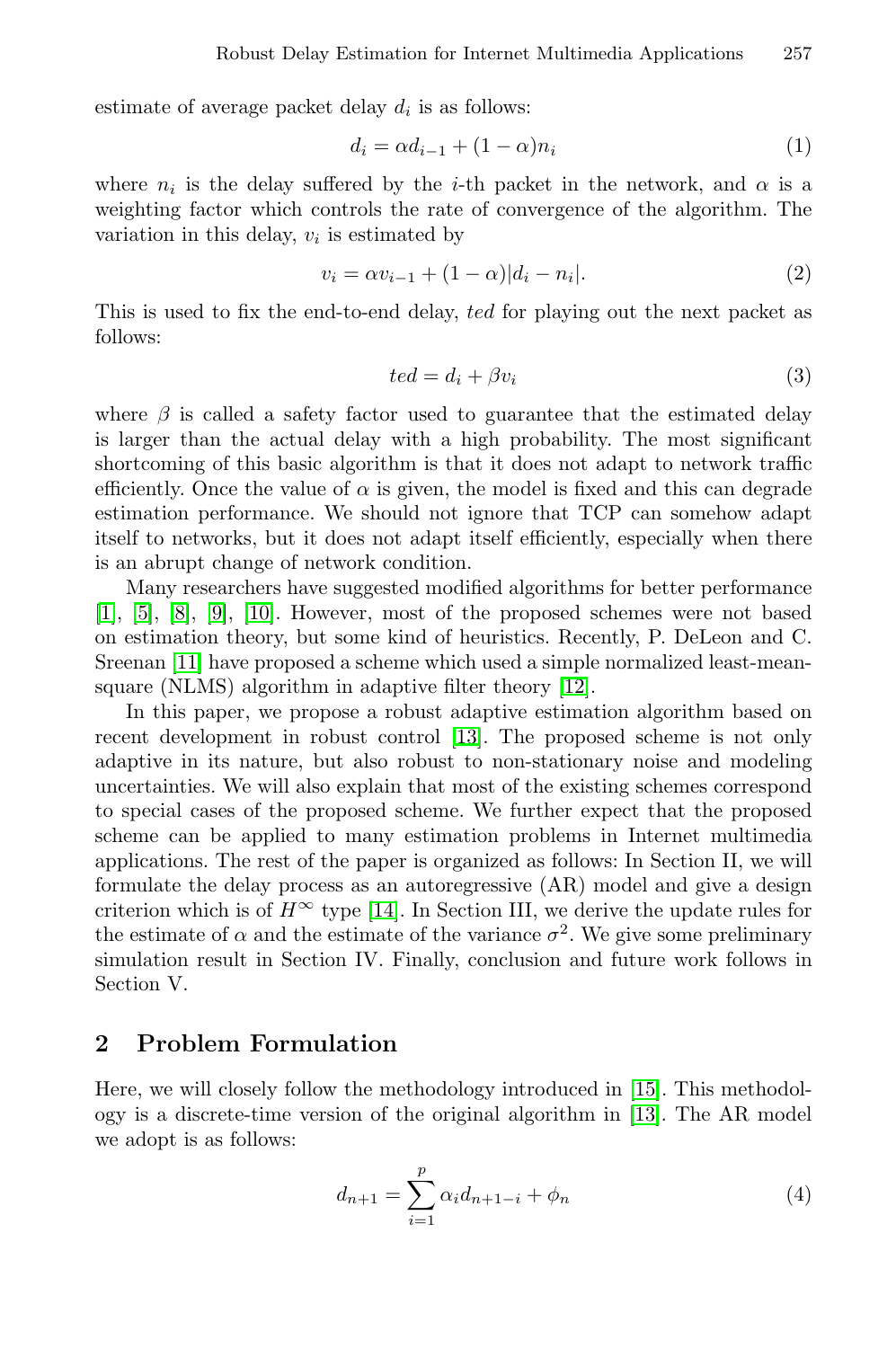<span id="page-3-0"></span>where  $d_i$  is the *i*-th packet delay,  $\alpha_i$ 's are parameters of the AR process to be identified, and  $\phi_n$  is an unknown noise sequence. Here, p is called the order of the AR process. Note that the complexity and the computational burden of the algorithm is determined by p. The AR model  $(4)$  is a generalization of  $(1)$  since the model [\(1\)](#page-2-0) corresponds to the special case of  $p = 1$  of [\(4\)](#page-2-0). Furthermore, while the basic algorithm [\(1\)](#page-2-0) uses a fixed weighting factor  $\alpha$ , the proposed algorithm identifies the parameters  $\alpha_i$ 's via a robust identification method as in the next section.

We can express [\(4\)](#page-2-0) with the following vector notation:

$$
d_{n+1} = \boldsymbol{\alpha}^T \eta_n + \phi_n \tag{5}
$$

where  $\boldsymbol{\alpha} := (\alpha_p, ..., \alpha_1)^T$  and  $\eta_n := (d_{n+1-p}, d_{n+2-p}, ..., d_n)^T$ . What we are going to do is to identify  $\alpha$  based on the previous data, i.e.  $\eta_n$ .

We wish to obtain a sequence of estimates for  $\alpha$ , denoted  $\hat{\alpha}_n$  at step n, so that  $\hat{\boldsymbol{\alpha}}_n$  would depends on all the past and the present value of  $d_{(\cdot)}$ , i.e.  $\hat{\boldsymbol{\alpha}}_n = \hat{\boldsymbol{\alpha}}(d_n, d_{n-1}, ..., d_0)$ . The criterion to be minimized is of the  $H^\infty$  type [\[14\]](#page-7-0), which is the gain from the energy of the unknowns to a weighted quadratic identification error:

$$
J(\{\hat{\pmb{\alpha}}_n\}_{n=0}^{\infty}) := \sup_{\{\phi_n\}_{n=0}^{\infty},\pmb{\alpha}} \frac{\sum_{n=0}^{\infty} (\pmb{\alpha} - \hat{\pmb{\alpha}}_n)^T Q_n(\pmb{\alpha} - \hat{\pmb{\alpha}}_n)}{\sum_{n=0}^{\infty} |\phi_n|^2 + (\pmb{\alpha} - \overline{\pmb{\alpha}}_0)^T \overline{Q}_0(\pmb{\alpha} - \overline{\pmb{\alpha}}_0)}
$$
(6)

where  $\bar{\alpha}_0$  is some initial estimate for  $\alpha$ ,  $\bar{Q}_0 > 0$  is a fixed weighting matrix, and  $Q_n \geq 0, n = 0, 1, ...$  is a sequence of weighting matrices which will be specified later. Intuitively, the criterion  $J$  is an index that measures worst-case attenuation from additive disturbance and error in the initial estimate to the estimation error over an interval of interest. Consequently, our objective is to find a sequence  $\hat{\boldsymbol{\alpha}}^* := {\hat{\boldsymbol{\alpha}}_n^*}_{n=0}^{\infty}$ , with the properties that

$$
J(\hat{\boldsymbol{\alpha}}^*) = \inf_{\hat{\boldsymbol{\alpha}} = {\{\boldsymbol{\alpha}_n\}}_{n=0}^{\infty}} J(\hat{\boldsymbol{\alpha}}) =: (\gamma_{id}^*)^2
$$
 (7)

and  $\lim_{n\to\infty} \hat{\boldsymbol{\alpha}}_n^* = \boldsymbol{\alpha}$ .

## **3 Robust Identification Algorithm**

#### **3.1 Update Rule for Estimation of** *α*

Now, from [\[15\]](#page-7-0), we derive update rules for estimate of  $\alpha$ . First we introduce  $\Sigma_n$ , which is a sequence of  $p \times p$ -dimensional positive-definite matrices. Note that  $\Sigma_n$ is necessary in the way of estimation of  $\alpha$  and does not have significant physical meaning. The following is the update rule for  $\Sigma_n$ :

$$
\Sigma_{n+1} = \Sigma_n + \eta_{n-1} \eta_{n-1}^T - \frac{1}{\gamma^2} Q_n,
$$
\n(8)

$$
\Sigma_1 = \overline{Q}_0 - \frac{1}{\gamma^2} Q_0. \tag{9}
$$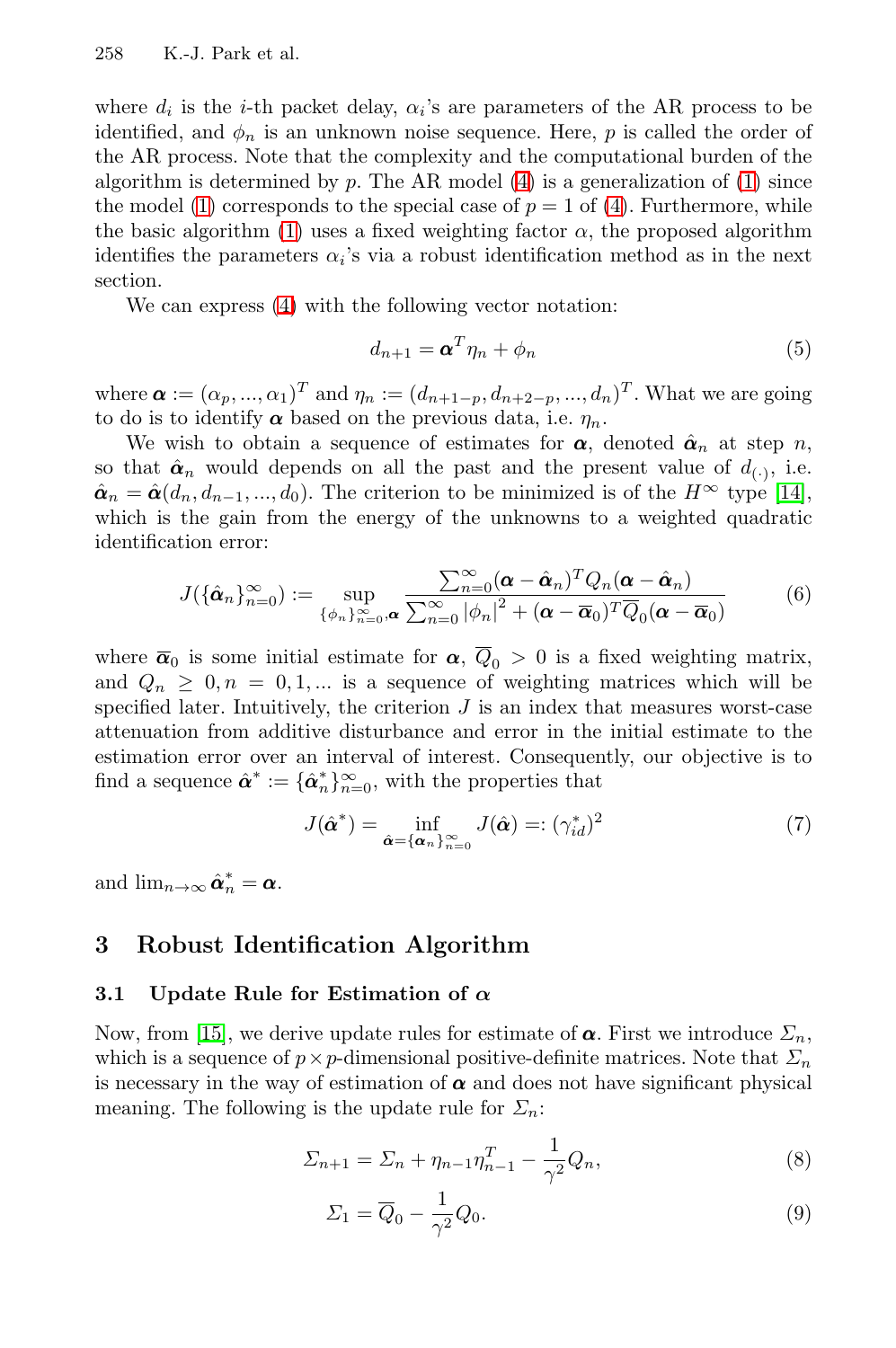<span id="page-4-0"></span>Here, if we let  $\overline{Q}_0 = Q_0 = I_p$ , where  $I_p$  is the  $p \times p$  identity matrix, and  $Q_n = \eta_{n-1} \eta_{n-1}^T$  in which case  $\gamma_{id}^* = 1$  in [\(7\)](#page-3-0), then we get the following update rule for  $\Sigma_n$ :

$$
\Sigma_{n+1} = \Sigma_n + (1 - \gamma^{-2})\eta_{n-1}\eta_{n-1}^T,\tag{10}
$$

$$
\Sigma_1 = (1 - \gamma^{-2})I_p.
$$
\n(11)

Here  $\gamma$  is a parameter of the algorithm and should be larger than 1.

Now, we have the following update rule for  $\hat{\boldsymbol{\alpha}}_n$ :

$$
\hat{\boldsymbol{\alpha}}_{n+1} = \hat{\boldsymbol{\alpha}}_n + (d_{n+1} - \hat{\boldsymbol{\alpha}}_n^T \eta_n)(\Sigma_{n+1} + \eta_n \eta_n^T)^{-1} \eta_n, \tag{12}
$$

$$
\hat{\boldsymbol{\alpha}}_0 = \boldsymbol{\alpha}_0. \tag{13}
$$

Here  $\hat{\alpha}_n$  denote the estimate of  $\alpha$  for *n*-th iteration and  $\alpha_0$  an initial value. Note that  $\hat{\boldsymbol{\alpha}}_n$  is a *p*-dimensional vector.

Remark 1: The estimator (12) is a generalized LMS filter [\[13\]](#page-7-0). Hence, the NLMS estimator in [\[11\]](#page-7-0) corresponds to a special case of the proposed algorithm. Furthermore, if we let  $\gamma \uparrow \infty$ , the proposed algorithm will be precisely the least-squares (LS) estimator [\[13\]](#page-7-0), [\[15\]](#page-7-0). In general, the proposed estimator ranges from the LS estimator to the generalized LMS estimator for certain choices of  $\gamma$ .

Remark 2: The proposed algorithm has been derived based on  $H^{\infty}$  optimal control theory [\[14\]](#page-7-0). Hence, it usually shows better performance when the noise is correlated and/or non-stationary, and it is also more robust to modeling uncertainties. Consequently, unlike the NLMS estimator, the proposed algorithm does not require pre-filtering methods such as Discrete Wavelet Transform (DWT) in [\[9\]](#page-7-0) for decorrelation.

#### **3.2 Update Rule for Estimation of the Variance**

Here we obtain an estimate of the variance  $\sigma^2$  of  $\phi_n$ . We need the variance  $\sigma^2$ when we calculate the playout time as in [\(3\)](#page-2-0). First we define the autocorrelation function estimator at step  $n$  as follows:

$$
\hat{R}^n[k] = \frac{1}{n+1} \sum_{i=k}^n d_i d_{i-k} \tag{14}
$$

where  $k = 0, 1, ..., p$ . Then we have the following recursive relation:

$$
\hat{R}^{n+1}[k] = \frac{n+1}{n+2}\hat{R}^n[k] + \frac{1}{n+2}d_{n+1}d_{n+1-k}.
$$
\n(15)

Now we have the following equation for the estimate of variance  $\sigma_n^2$ .

$$
\hat{\sigma}_n^2 = \hat{R}^n[0] - \sum_{i=1}^p \hat{l}_n^i \hat{R}^n[i].
$$
\n(16)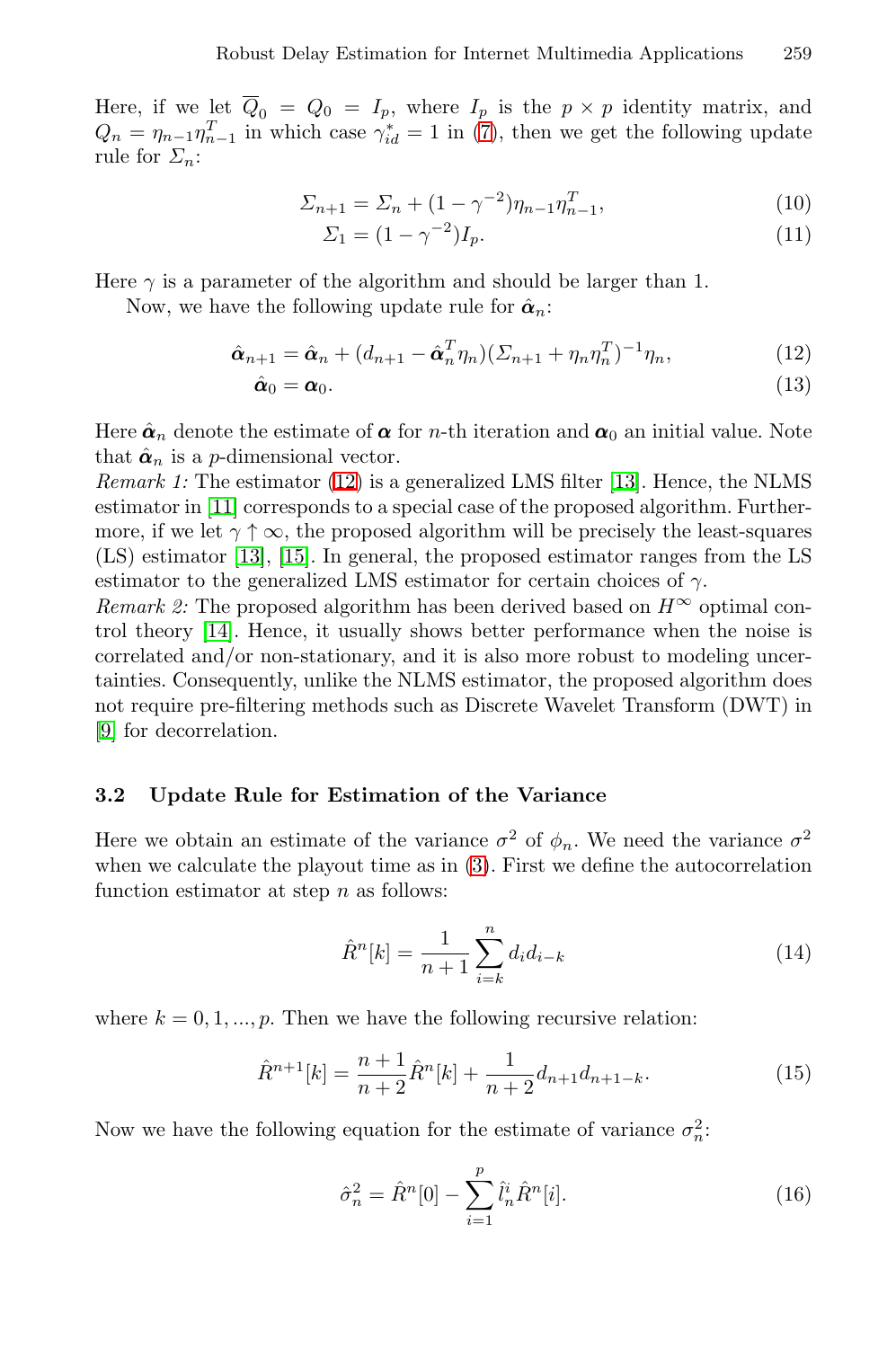<span id="page-5-0"></span>Here  $\hat{l}_n^i$  is the *i*-th element of  $\hat{l}_n$ , where  $\hat{l}_n$  is the LS estimate of  $\alpha$  at time *n*. Note that  $\hat{l}_n$  is a *p*-dimensional vector.  $\hat{l}_n$  can be obtained as follows:

$$
\hat{l}_{n+1} = \hat{l}_n + (d_{n+1} - \hat{l}_n^T \eta_n) (\sum_{i=0}^n \eta_i \eta_i^T + I_p)^{-1} \eta_n.
$$
 (17)

#### **3.3 Robust Playout Algorithm**

Now, the overall playout algorithm for Internet multimedia applications can be summarized as follows:

```
For each talkspurt,
    For every i-th packet,
         Calculate \hat{\alpha}_i and \hat{\sigma}_i^2(12)(16).
    End
     Next playout time t_p = \hat{d}_{n+1} + \beta \hat{\sigma}_n, where \hat{d}_{n+1} = \hat{\alpha}_n^T \eta_n.
End
```
Here, instead of calculating  $\hat{\sigma_n}$  by [\(16\)](#page-4-0), we can simply use [\(2\)](#page-2-0) to lessen the computational burden caused by [\(16\)](#page-4-0).

# **4 Simulation**

In this section, we give some preliminary simulation result. We compare the proposed algorithm with the basic algorithm [\(1\)](#page-2-0). In both cases, we used [\(2\)](#page-2-0) for simple calculation of the variation. Here, we adopted the traces used in [\[5\]](#page-6-0). We only show simulation result for trace 2 in [\[5\]](#page-6-0) for space limitations.

We used  $\alpha = 0.99802$  for the basic algorithm and  $\beta = 4.0$  for the variation as in [\[5\]](#page-6-0) and we set  $p = 2$  for the AR model [\(4\)](#page-2-0). Here, we compare the estimation error, i.e. the error between the estimated delay and the actual delay for all



**Fig. 2.** End-to-end delay estimation for audio application.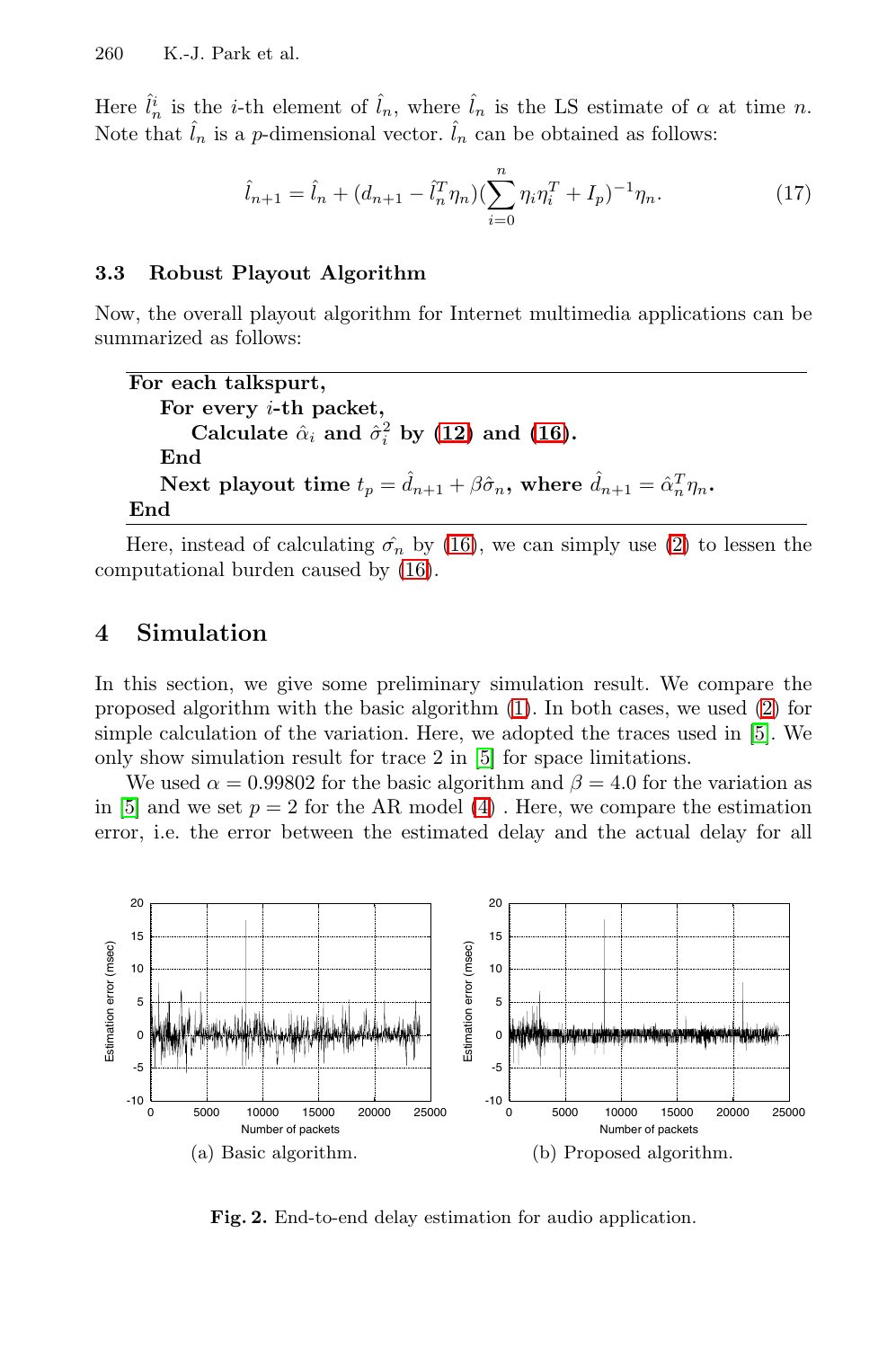<span id="page-6-0"></span>packets at the receiver. As we can see from Figure [3.3,](#page-5-0) the estimation error of the proposed scheme is kept smaller than that of the basic algorithm and also the variation of the proposed scheme is much smaller than that of the basic algorithm. Hence, we can verify the potential effectiveness of the proposed algorithm.

# **5 Conclusion and Future Work**

We have proposed a robust adaptive estimation algorithm which adopt an AR model. The parameters of an AR model are identified by a robust identification algorithm which is based on recent development in robust control [\[13\]](#page-7-0). This identification algorithm is not only more effective when the noise is correlated and/or non-stationary, but is also more robust to model uncertainties than the usual estimation schemes. We have applied the proposed scheme to the problem of Internet audio playout mechanisms. Our preliminary simulation result shows the potential effectiveness of the method. We are currently working on performance comparison between the proposed algorithm and other adaptive schemes such as those in [5], [\[8\]](#page-7-0), [\[9\]](#page-7-0), [\[11\]](#page-7-0). Since the most salient feature of the proposed scheme is its robustness, we are also working on extensive simulation to show the robustness of the proposed scheme over the existing algorithms. We expect that the proposed algorithm can be applied to many estimation problems in Internet multimedia applications.

**Acknowledgements.** The work of K.-J. Park and C.-H. Choi has been partly supported by the BK21 SNU-UIUC Collaborative Program. The work of W. J. Jeon and K. Nahrstedt has been partly supported by the Kodak fellowship.

# **References**

- 1. X. Wang and H. Schulzrinne, "Comparison of adaptive Internet multimedia applications," IEICE Transactions on Communications, vol. E82-B, no. 6, June 1999.
- 2. B. Li and K. Nahrstedt, "A control theoretical model for quality of service adaptations," in Proceedings of the IEEE International Workshop on Quality of Service (IWQoS), Napa, CA 1998.
- 3. B. Li, "Agilos: a middleware control architecture for application-aware quality of service adaptations," Ph.D Dissertation, Department of Computer Science, University of Illinois at Urbana-Champaign, May 2000.
- 4. V. Paxon, "Measurements and analysis of end-to-end Internet dynamics," Ph.D Dissertation, Department of Computer Science, University of California, Berkeley, 1997.
- 5. R. Ramjee, J. Kurose, D. Towsley, and H. Schulzerine, "Adaptive playout mechanisms for packetized audio applications in wide area networks," in Proceedings of IEEE INFOCOM, 1994, pp. 680–686.
- 6. H. Schulzrinne, "Voice communication across the Internet: a network voice terminal," Technical Report, Department of Computer Science, University of Massachusetts, Amherst, MA, July 1992.